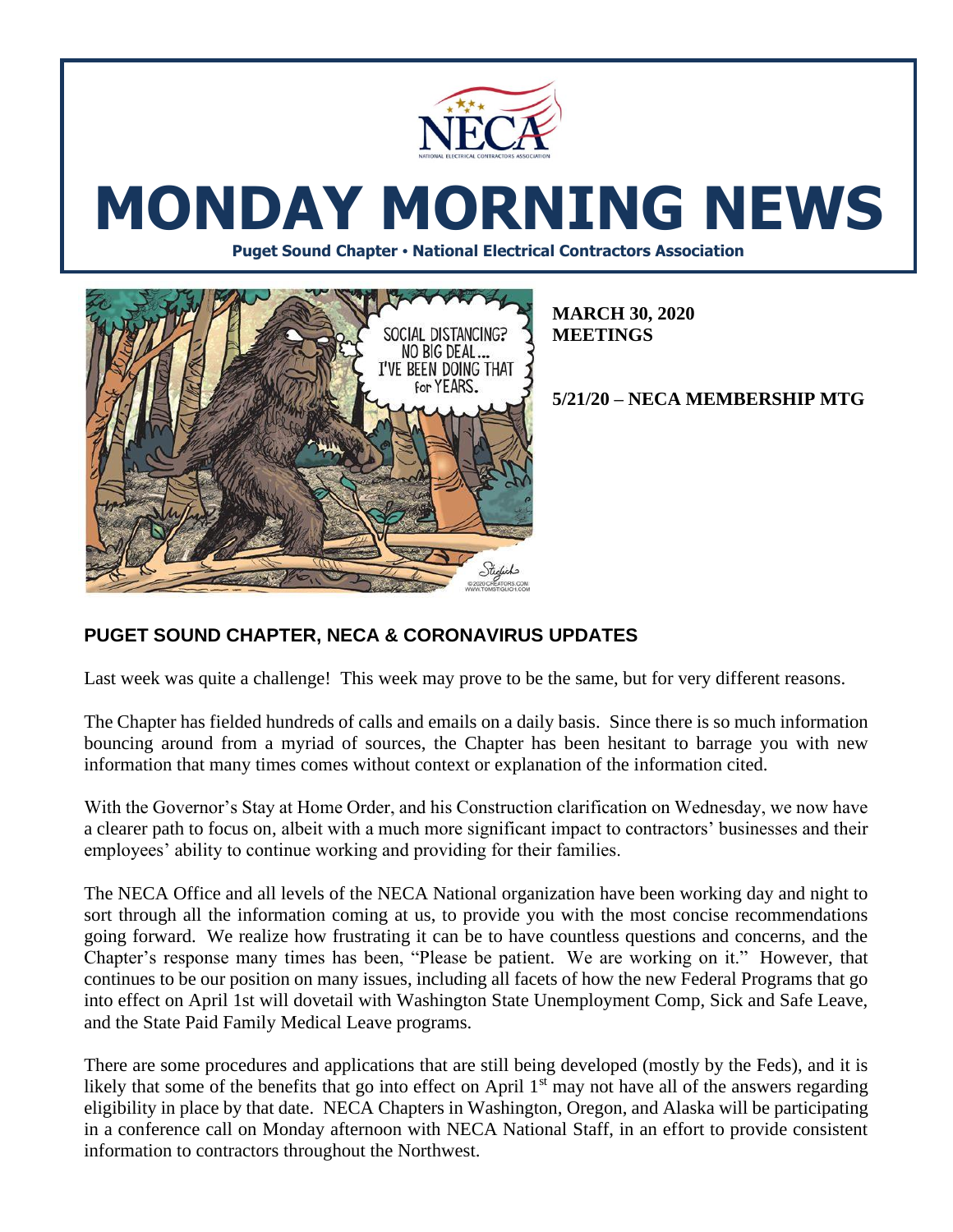For the time being, most of the workers sitting at home due to job shutdowns are eligible for Washington State Standby Unemployment Comp. Many of your employees have already applied for these benefits and may already be receiving them. One point that I feel needs to be provided at this point: It is very unlikely that any of your employees unemployed because of being sent home due to the Governor's Stay at Home Order will be eligible for the temporary Federal Funds that become available on April 1<sup>st</sup>. We have received credible information that clearly states that these types of state edicts do not rise to the level of "forced isolation" that certain criteria in the Federal Programs require.

With that said, NECA will provide contractors with detailed information this week as soon as we can confirm all aspects of each program. If there are still some unanswered questions upon rollout of these programs, we will try to let you know what those scenarios are.

For now, let's hit this head on – with renewed strength and resolve to get through this difficult challenge together.

#### **NEW US DEPARTMENT OF LABOR POSTING REQUIREMENT – FAMILIES FIRST CORONAVIRUS RESPONSE ACT.**

Employers must give their employees notice of the Families First Coronavirus Response Act (FFCRA). The FFCRA requires certain employers to provide their employees with paid sick leave and expanded family and medical leave for specified reasons related to COVID-19. These provisions will apply from April 1, 2020 through December 31, 2020. If all or part of your workplace is telecommuting, this notice must be given through other means than a physical posting. Email and direct mail, along with internal/external website notice is a sufficient way to inform employees. You can access the new posting by clicking [here.](https://www.dol.gov/sites/dolgov/files/WHD/posters/FFCRA_Poster_WH1422_Federal.pdf)

### **A MESSAGE FROM NECA ASSOCIATE MEMBER AGORA SYSTEMS - 6 MONTHS FREE SERVICE**

As an industry, we're dealing with a lot of uncertainty in the face of COVID-19. Agora Systems wants to help. We're offering 6 months of free service with no obligation or commitment. This means that we'll help your business during this time at no cost and with no strings attached. At Agora, our mission is to empower electrical contractors with world-class technology, that saves time for field and office teams. We're already saving some of the top electrical contractors in California over 40% of the time they spend dealing with materials. Here's an example of how we can help: [https://www.helloagora.com/case](https://www.helloagora.com/case-studies/wbe)[studies/wbe.](https://www.helloagora.com/case-studies/wbe) What this means is you'll have a partner to help maximize efficiencies across your supply chain for free. It's now more important than ever to improve internal processes and do all the things you've been meaning to but didn't have the time - when we get through this, this is what's going to matter for being positioned to succeed.

Click [here](https://calendly.com/matt-hernandez/agorademo?month=2020-03) to schedule a free demo of how we can help you, for free, with no obligation.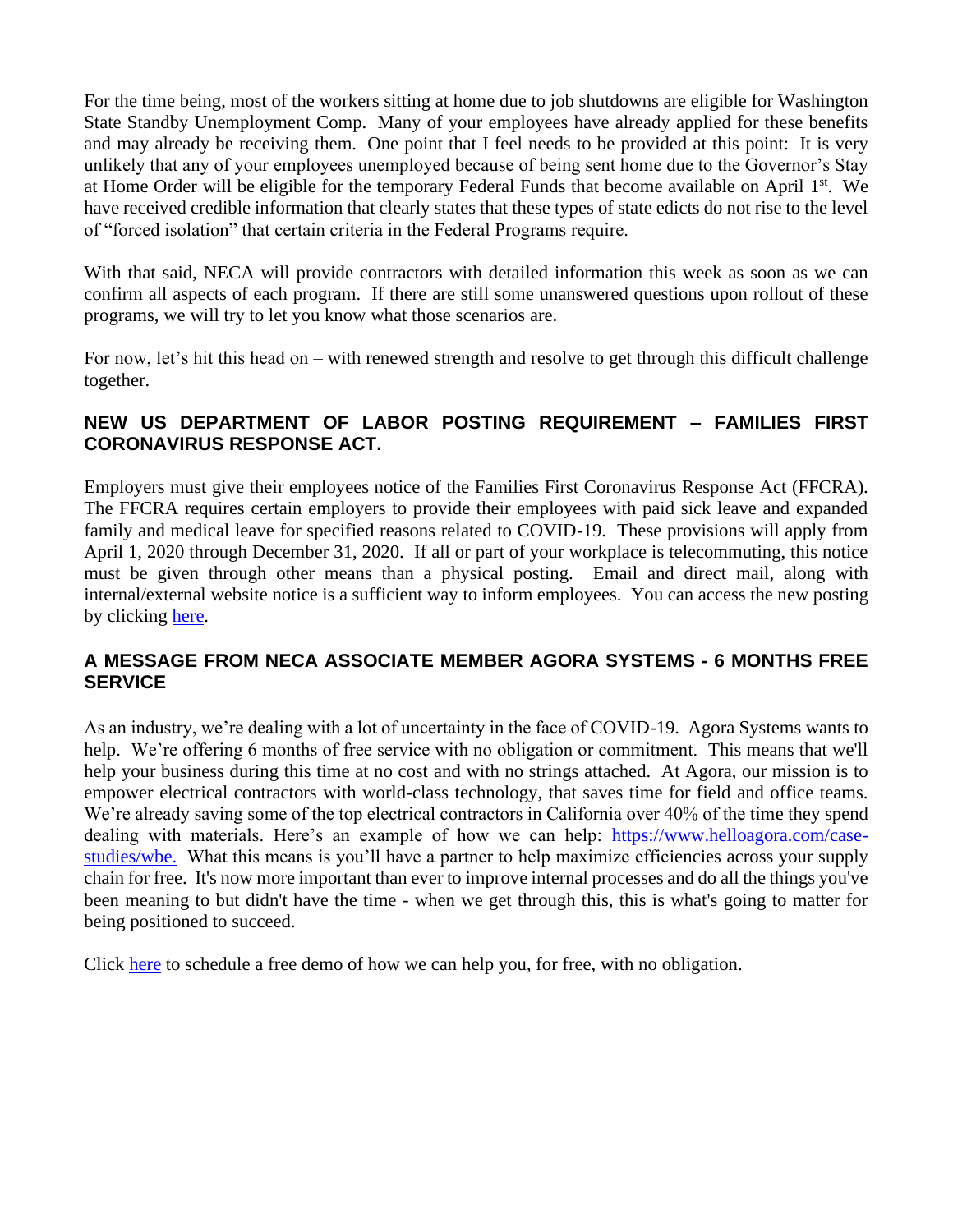### **AVAIL OFFERS FREE SERVICE FOR NECA MEMBERS**

Many readers of this newsletter have met Amanda Nichols at either our Christmas Party or the NECA Ski Trip. Amanda's company, Avail, is offering free consultations to any NECA Contractors who are currently looking to implement IT solutions that will help their employees remain productive while working from home. Amanda specializes in tailoring which IT solution will work best for your company, to solve your needs. As technology continues to evolve, Avail will be able to not just develop a solution for the short term but also focus on how to maximize current technology to increase efficiency in your firm. If you are interested in a consultation contact Amanda Nichols at Amanda.nichols@availpartners.net

#### **NECA OFFERS FREE ONLINE COURSES FOR A LIMITED TIME- TAKE ADVANTAGE OF THE OPPORTUNINTY**

The Chapter highly encourages you to take advantage of the free online Training NECA is currently offering. The topics range from business writing, Microsoft Office, Project Management, Management Training and Leadership. This suite of more than 100 online training courses is FREE to all NECA Members. Click [here](https://www.necanet.org/about-us/news/news-release-archive/news/2020/03/18/neca-education-take-advantage-of-free-webinars-online-training) to access the full list of courses provided. Be sure to use the coupon code, **NECA2020** when checking out. You will also need your NECA user ID and password to login and register.

**ON THIS DAY IN HISTORY 1981–** President [Ronald Reagan](https://www.history.com/topics/us-presidents/ronald-reagan) is shot in the chest outside a [Washington,](https://www.history.com/topics/us-states/washington) D.C. hotel by a deranged drifter named John Hinckley Jr. The president had just finished addressing a labor meeting at the Washington Hilton Hotel and was walking with his entourage to his limousine when Hinckley, standing among a group of reporters, fired six shots at the president, hitting Reagan and three of his attendants. [White House](https://www.history.com/topics/white-house) Press Secretary James Brady was shot in the head and critically wounded, Secret Service agent Timothy McCarthy was shot in the side, and District of Columbia policeman Thomas Delahanty was shot in the neck. After firing the shots, Hinckley was overpowered and pinned against a wall, and President Reagan, apparently unaware that he'd been shot, was shoved into his limousine by a Secret Service agent and rushed to the hospital. The president was shot in the left lung, and the .22 caliber bullet just missed his heart. In an impressive feat for a 70-year-old man with a collapsed lung, he walked into George Washington University Hospital under his own power. As he was treated and prepared for surgery, he was in good spirits and quipped to his wife, Nancy, "Honey, I forgot to duck," and to his surgeons, "Please tell me you're Republicans." Reagan's surgery lasted two hours, and he was listed in stable and good condition afterward.

#### **WHAT DO YOU THINK THEY MEANT???**

Storage Facility on Aurora in Lynnwood:

#### **SCHOOLS CLOSED. FIRST MONTH'S RENT FREE!!**

Parents, you make the call!!